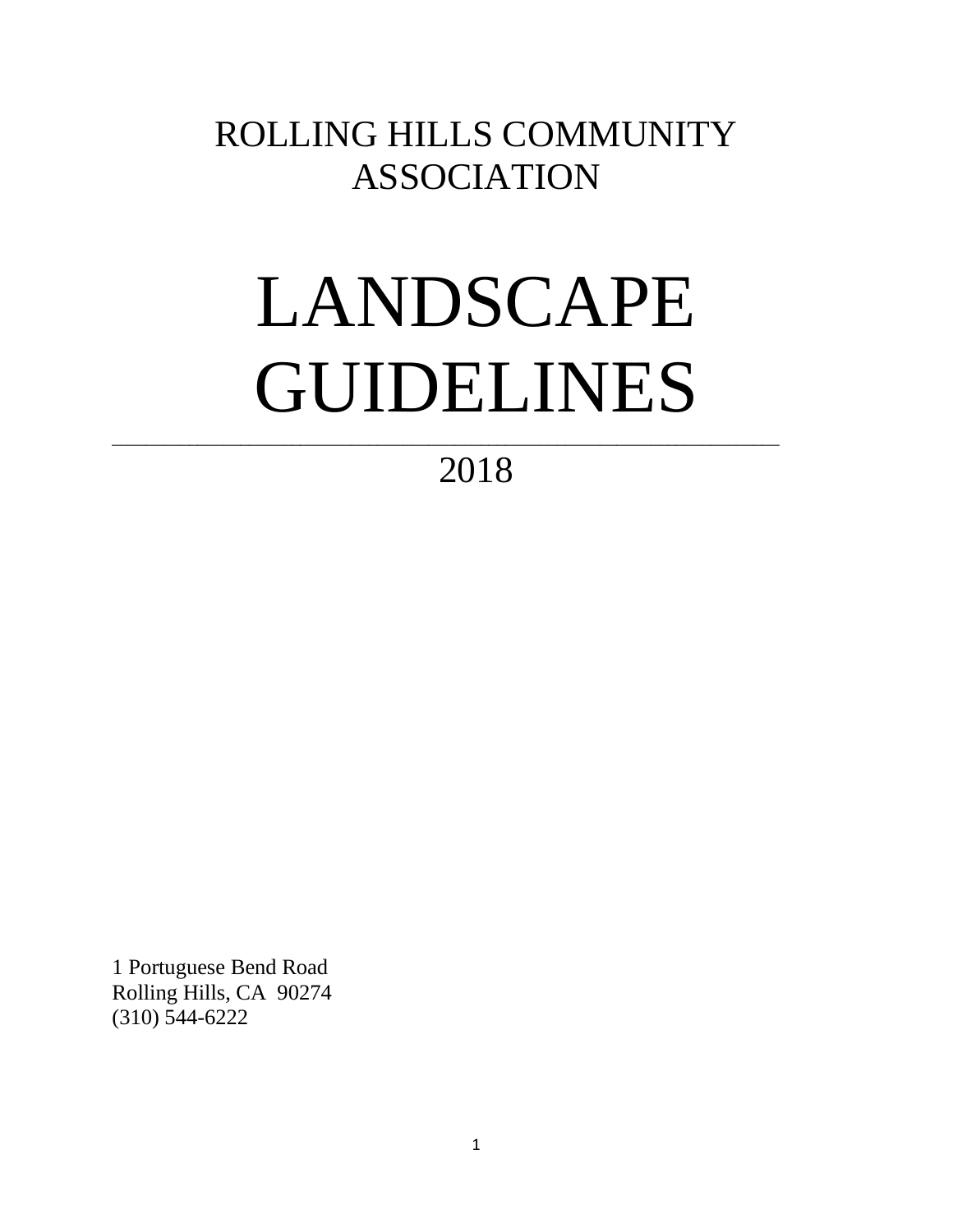|    | <b>MISSION STATEMENT</b>                      | 3              |
|----|-----------------------------------------------|----------------|
|    | I. DEED RESTRICTIONS                          | $\overline{4}$ |
|    | II. APPROVAL PROCESS                          | $\overline{4}$ |
|    | II. WHEN PLANS ARE REQUIRED TO BE SUBMITTED   | $\overline{4}$ |
|    | III. REQUIREMENTS FOR THE SUBMISSION OF PLANS | $\overline{4}$ |
|    | IV. SCOPE OF PLAN REVIEW BY COMMITTEE         | 5              |
|    | V. ENFORCEMENT                                | 5              |
|    | VI. APPEAL                                    | 6              |
| V. | <b>GENERAL DESIGN GUIDELINES</b>              | 6              |
|    | A. Type of Vegetation                         |                |

B. Defined Areas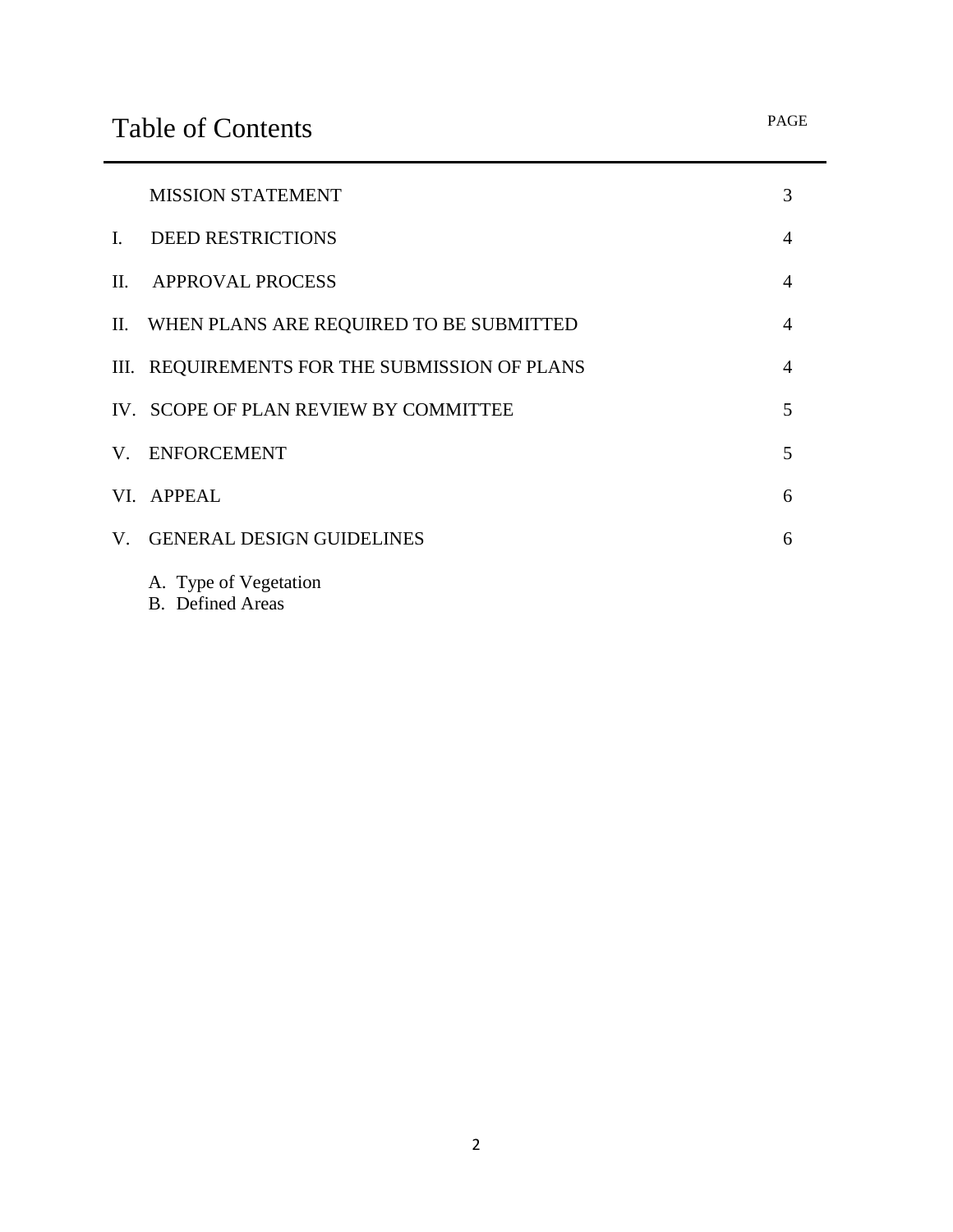#### MISSION STATEMENT

Since the founding of the community of Rolling Hills, aesthetics and exceptional design standards have been a priority of the community and the purview of the RHCA. These guidelines are intended to outline the design standards for the community and provide homeowners, landscape designers and the RHCA Landscape Committee with the general principles and parameters for acceptable landscape design in Rolling Hills.

The Association and Landscape Committee understand that gardening can be very personal. It is not the purpose of these guidelines to create a "cookie-cutter" design for each property; rather it is to promote a consistent feeling that is complementary to the low-profile white ranch homes of the community. The Committee breaks down a landscape into four areas to allow for individual expression while maintaining continuity when driving thru the community. The following is a brief explanation of each area:

- A. Association Easements: Strips of land deeded to the Association.
	- 1. No planting, irrigation or structures are permitted in an Association easement without approval from the Board of Directors in the form of a recorded revocable license agreement.
- B. Front Yard: The area visible to the road.
	- a. The area visible from the road should consist of vegetation generally found in a Mediterranean climate or California natives.
- C. Canyon: A canyon or the area that leads into a canyon,
	- a. It is recommended that canyons and the areas that lead into a canyon be left open and natural. If vegetation is needed, only California natives should be used since it is common for vegetation to spread property to property. Invasive, nonnaturalized or exotic plants should never be planted this sector.
- D. Personal Garden: The area immediately adjacent to the residence.
	- a. The area immediately adjacent to your residence is ideal for a more personal garden. While invasive plants should always be avoided, this is the perfect area for more exotic plants and color.

Included with these guidelines are lists of recommended trees, shrubs and groundcovers as well as the ideal characteristics for each. Vegetation is not limited to the items listed but the ideal characteristics should be considered when selecting a material.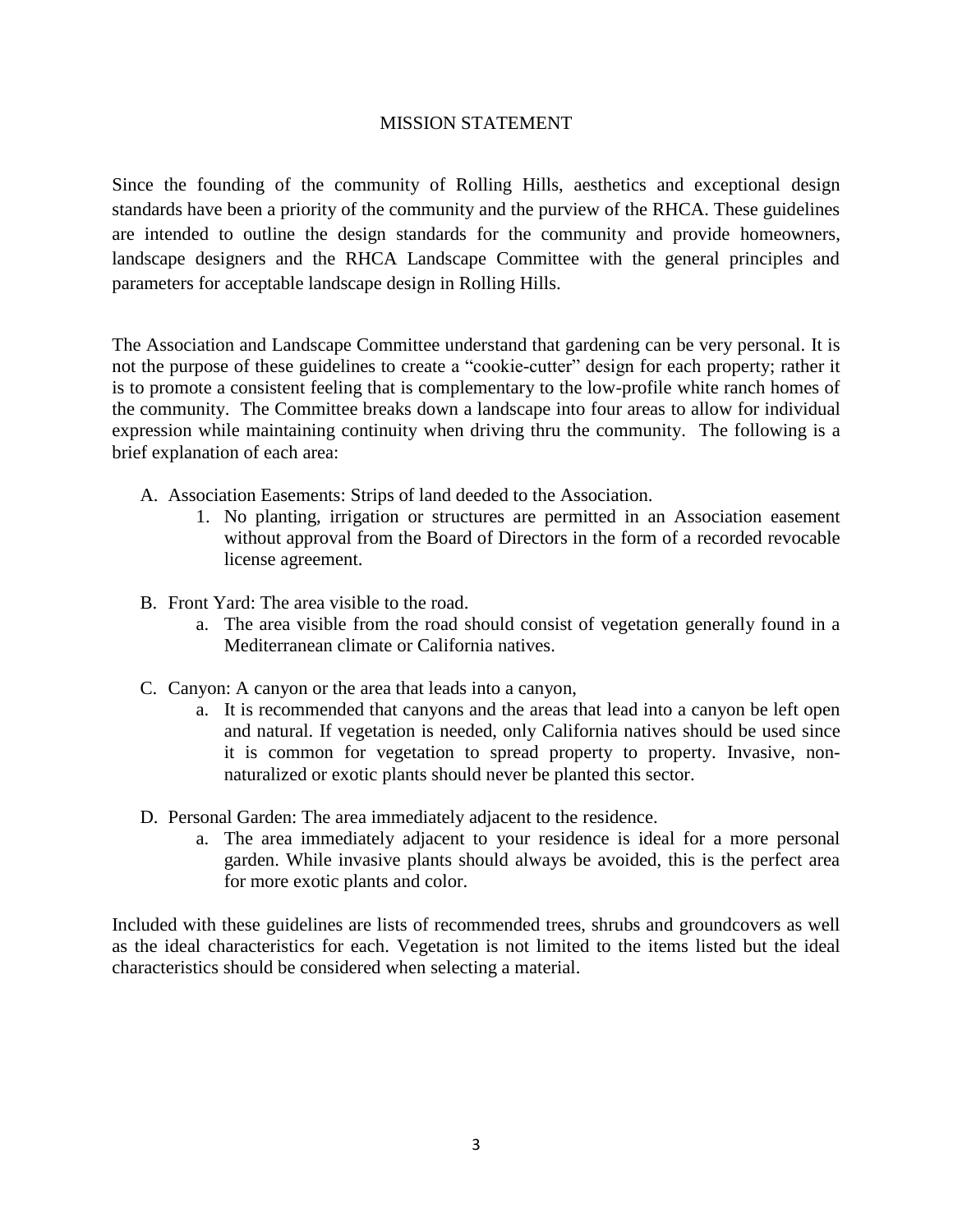#### I. AUTHORITY OF THE ASSOCIATION TO REVIEW & APPROVE LANDSCAPING:

The Declaration of Restrictions, Sections 18 & 20 grants the authority for the Association to review and approve the landscaping of any property within the jurisdiction of the Association.

#### Section 20 states:

*" No part of the said property and/or of any property at any time within the jurisdiction of the Association shall be laid out with buildings, structures, landscaping or planting, or any premises maintained except with the approval of the Board of Directors of the Association as to the uniform and reasonably high standard of artistic result and attractiveness, in exterior and physical appearance of said property and improvements."* 

The Board of Directors created the Landscape Committee ("Committee"), whose purpose is to review and approve landscape improvements.

### II. GENERAL DESIGN GUIDELINES

- A. TYPE OF VEGETATION
	- 1. All vegetation should be acceptable for the Mediterranean climate,
	- 2. be drought tolerant, and
	- 3. blend with the natural vegetation in adjoining canyons.

#### B. DEFINED AREAS

1. Association Easements: Strips of land deeded to the Association.

No planting, irrigation or structures are permitted in an Association easement without approval from the Board of Directors in the form of a recorded license agreement.

2. Frontage: The area visible to the road.

The area visible from the road should consist of vegetation generally found in a Mediterranean climate or California natives.

3. Canyon: A canyon or the area that leads into a canyon,

It is recommended that canyons and the areas that lead into a canyon be left open and natural. If vegetation is needed, only California natives should be used since it is common for vegetation to spread property to property. Invasive, non-naturalized or exotic plants should never be planted this sector.

4. Personal Garden: The area immediately adjacent to the living area. The area immediately adjacent to your residence is ideal for a more personal garden. While invasive plants should always be avoided, this is the perfect area for more exotic plants and color.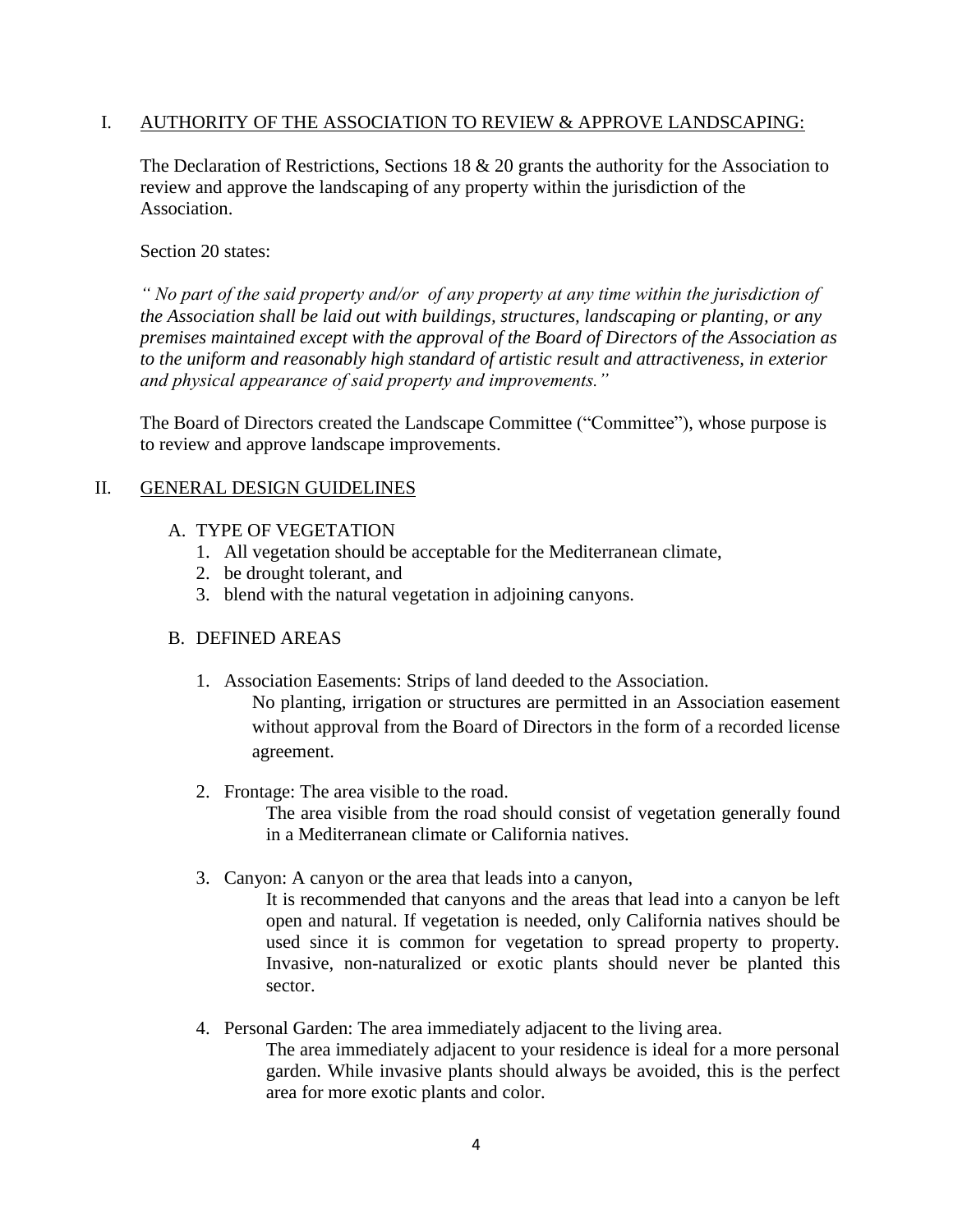#### III. APPROVAL PROCESS

A Member must submit a complete plan to the Association office for Committee review (see section IV for plan submittal requirements). A Committee meeting will be scheduled within two weeks of submittal date; a field visit may be required. The applicant will be notified in writing of the Committee's decision within 5 days of the meeting.

### IV. WHEN PLANS ARE REQUIRED TO BE SUBMITTED

- A. The submission of landscape plans is required for:
	- 1. New residences,
	- 2. Residences being remodeled over 30%,
	- 3. Properties with 50% or more of the existing landscaping is being replaced.
- B. Plans must be submitted for review before final inspection of new residence or remodel and prior to installation of new landscaping.

### V. REQUIREMENTS FOR THE SUBMISSION OF PLANS

Landscape plans must include the following:

- A. Site plan drawn to a commonly accepted scale including the following:
	- 1. Name, address, and telephone number of applicant.
	- 2. Name, address, and telephone number of architect or designer.
	- 3. Property line dimensions and bearings.
	- 4. All recorded easements and designations of front, side, and rear yards.
	- 5. All Association horse trails within the easements and/or located on the Applicants property.
	- 6. Natural or pre-existing topography with contours indicated in one-foot intervals adjacent to all improvements and in 5'0" intervals for unimproved portions of the property.
	- 7. All finish grading contours shown in one-foot intervals.
	- 8. Footprints, of all structures on property (residence, garage, stables, accessory buildings, covered porches, trellises, pools, spas, sports courts, retaining walls, etc.).
	- 9. Names of all adjacent streets.
	- 10. North arrow and plan scale.
	- 11. Existing and new plantings clearly marked.
	- 12. A plant list with a key.
	- 13. Plant scale and quantity.
- B. Drainage plan, if applicable.